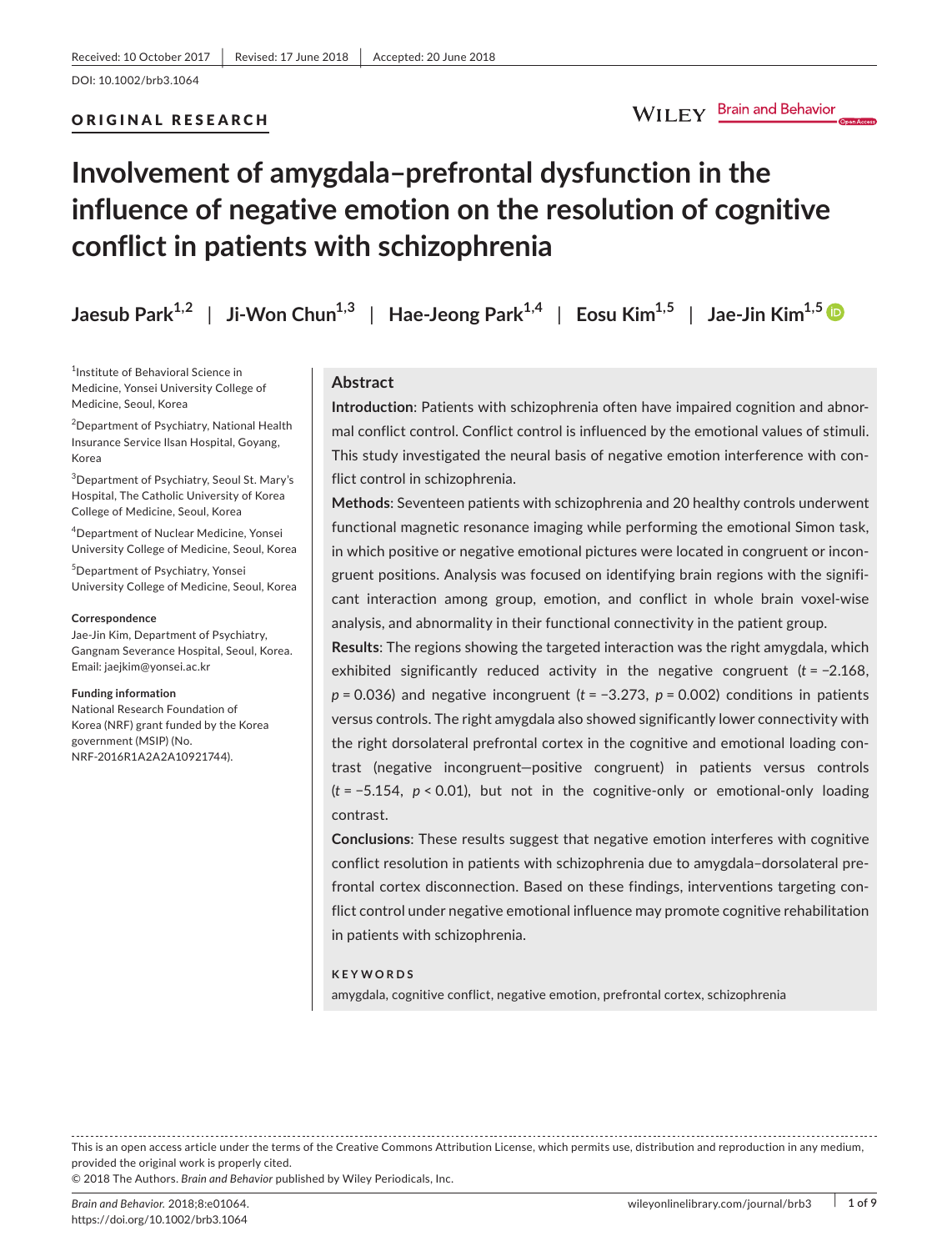# **1** | **INTRODUCTION**

Executive dysfunction causes functional impairments in patients with schizophrenia (Green, Kern, Braff, & Mintz, 2000) and is an important target for cognitive rehabilitation for the affected patients (Penadés et al., 2010). Executive function includes conflict control, the ability to select and execute a goal-directed response to situations involving conflict produced by competing stimuli or responses (Botvinick, Braver, Barch, Carter, & Cohen, 2001). The ability to resolve cognitive conflict is crucial in our social environment in which we are often forced to choose between competing options.

The influence of emotion on conflict control has been in the research spotlight. When situations causing cognitive conflict are repeated, the speed of the cognitive processes is reduced, particularly in response to negative stimuli (Padmala, Bauer, & Pessoa, 2011). Patients with schizophrenia have difficulty with conflict control including a cognitive inhibition deficit in Stroop interference (Laurenson et al., 2015; Westerhausen, Kompus, & Hugdahl, 2011). Conflict control appears to be especially disturbed under negative emotional influence in schizophrenia.

The prefrontal cortex (PFC), including the dorsolateral prefrontal cortex (DLPFC) and anterior cingulate cortex (ACC), plays a central role in the top–down processes of conflict control (Chun, Park, Kim, Kim, & Kim, 2017; Miller, 2000; Stokes et al., 2013). Negative emotion reduces PFC activity to a greater extent than neutral or positive emotion (Sommer, Hajak, Döhnel, Meinhardt, & Müller, 2008). Amygdala–PFC interactions are involved in emotional conflict, and top–down inhibition of the amygdala by the ACC is important in resolving emotional conflict (Etkin, Egner, Peraza, Kandel, & Hirsch, 2006). Amygdala–PFC connectivity increases during cognitive conflict resolution was in subjects with high levels of trait or state anxiety (Bijsterbosch, Smith, & Bishop, 2015; Krug & Carter, 2010). Abnormal neural responses in the DLPFC, ACC, and amygdala during cognition–emotion interactions have also been observed in patients with schizophrenia (Anticevic, Repovs, & Barch, 2012; Park, Park, Chun, Kim, & Kim, 2008; Ursu et al., 2011).

Disruption of neural circuits connecting the amygdala and PFC may play a role in abnormal conflict control under negative emotion in schizophrenia. Amygdala–prefrontal connectivity is reduced in patients with schizophrenia during emotion perception (Bjorkquist, Olsen, Nelson, & Herbener, 2016) or emotional distractors (Mukherjee et al., 2016), and during bottom–up emotional processes (Comte et al., 2017). However, the tasks used in previous studies have involved emotional rather than cognitive conflict. A few studies have focused on emotion in conflict control in patients with schizophrenia. Patients with schizophrenia have exhibited difficulty resolving cognitive conflict under negative emotion and reduced DLPFC activity versus healthy controls (Tully, Lincoln, & Hooker, 2014), but prefrontal–amygdala connectivity has not been addressed.

In this study, a task provoking the Simon effect was used to address cognitive conflict in patients with schizophrenia. The Simon effect refers to the finding that reactions tend to be faster and more accurate when a stimulus is presented in the same relative location

as a response (Simon, 1990). To explore the effect of emotion on cognitive conflict resolution, we employed a modified Simon task with emotional pictures (Chun et al., 2017).

We investigated brain abnormality in the relationship between emotion and conflict control in patients with schizophrenia using functional magnetic resonance imaging (fMRI). We aimed to identify brain regions with abnormal activity during task performance and to analyze the association between abnormal regional activities and clinical symptoms. In addition, we attempted to determine whether functionally abnormal regions show altered connectivity. We hypothesized that patients would show abnormal prefrontal–amygdala activity and connectivity in response to emotional interferences when performing cognitive conflict-resolving tasks.

## **2** | **MATERIALS AND METHODS**

#### **2.1** | **Participants**

The study included 17 patients with schizophrenia (7 male/10 female) and 20 healthy controls (9 male/11 female). Patients were recruited from a psychiatric outpatient clinic, and healthy controls were recruited using open advertisement on the internet. Exclusive diagnosis of schizophrenia in patients and assessment of mental health status in controls were based on the Structural Clinical Interview for DSM-IV (First, Gibbon, Spitzer, & Williams, 1996). Additional exclusion criteria included (a) neurological or significant medical illness, (b) current or past substance abuse or dependence, and (c) left handedness. There was no significant statistical difference in gender, age, or years of education between the patient and control groups (Table 1). Intelligence was estimated using the Raven's Progressive Matrices (RPM) score (Raven, Court, & Raven, 1988) and was significantly lower in patients than in controls (*t* = 2.725, *p* = 0.01). Patients' symptom severity was measured using the Positive and Negative Syndrome Scale (PANSS) (Kay, Fiszbein, & Opler, 1987). All patients were medicated with fixed-dose antipsychotics for at least 3 months before the time of testing. All participants gave written informed consent, and all procedures were approved by the local Institutional Review Board.

#### **2.2** | **Behavioral task**

Participants performed a modified Simon task, in which positive or negative emotional pictures were presented serially on the left or right side of the screen (Figure 1a). A total of 80 pictures consisting of 40 positive and 40 negative emotional depictions were selected from the International Affective Picture System (IAPS; Lang, Bradley, & Cuthbert, 1999), with mean IAPS valence scores of 7.48 ± 0.40 and 2.79 ± 0.66, respectively. Emotional pictures were displayed on the ipsilateral or contralateral side of a matched index finger. The participant's task was to press a button with the left or right index finger in response to a positive or negative emotion regardless of the location of the picture. Trials consisted of four types of stimuli: a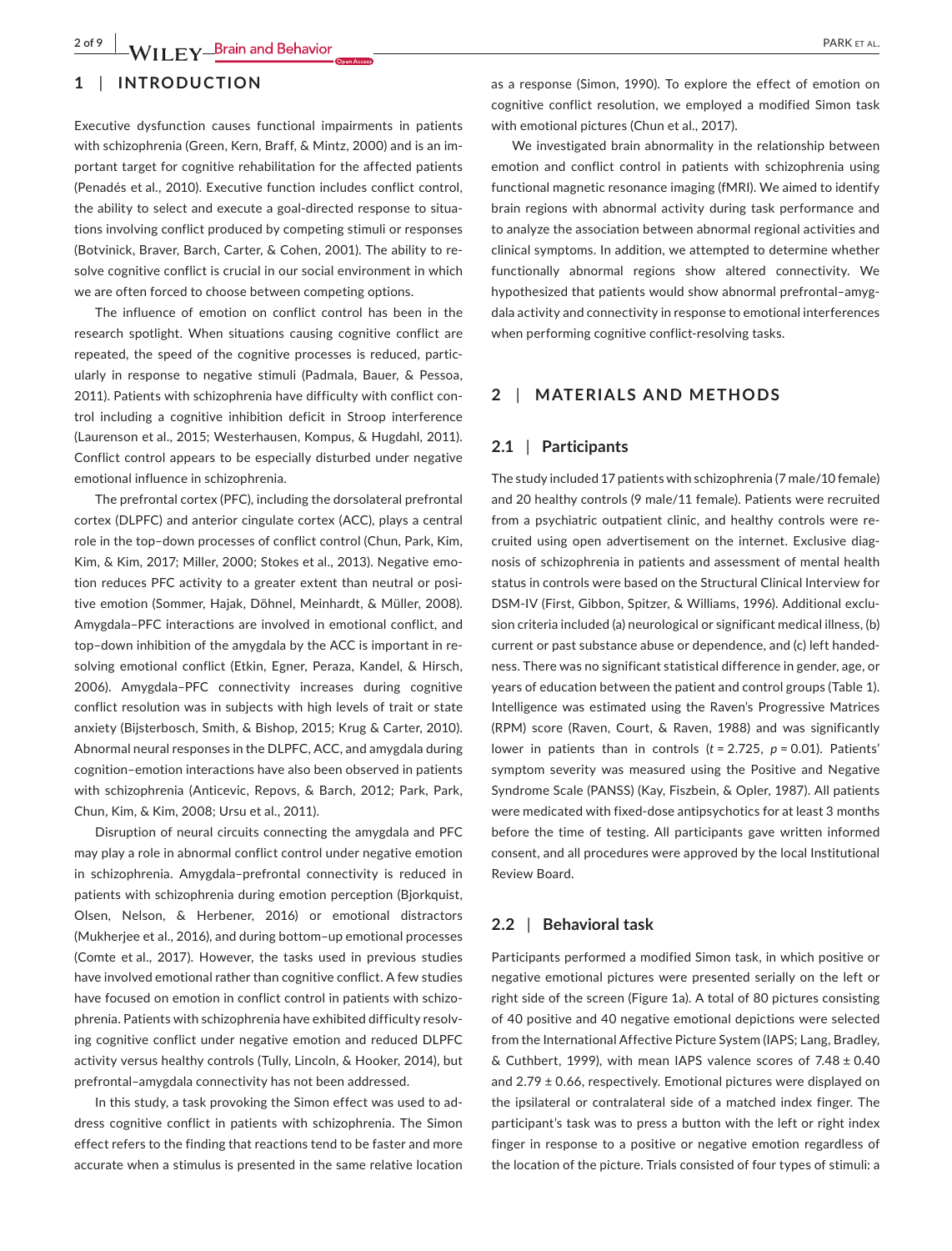TABLE 1 Demographic and clinical characteristics of participants and their behavioral performances

|                             | $\Box$ Open Access          |                                       |          |       |  |
|-----------------------------|-----------------------------|---------------------------------------|----------|-------|--|
|                             | Schizophrenia<br>$(N = 17)$ | <b>Healthy controls</b><br>$(N = 20)$ | t        | p     |  |
| Demographic variables       |                             |                                       |          |       |  |
| Sex (male/female)           | 7/10                        | 9/11                                  |          |       |  |
| Age (years)                 | $27.2 \pm 7.3$              | $26.1 \pm 5.1$                        | 1.199    | 0.238 |  |
| Education (years)           | $13.8 \pm 1.8$              | $14.4 \pm 1.8$                        | $-1.107$ | 0.275 |  |
| <b>RPM</b> score            | $49.0 \pm 5.9$              | $54.1 \pm 5.4$                        | $-2.725$ | 0.01  |  |
| <b>PANSS</b> scores         |                             |                                       |          |       |  |
| Total                       | $56.5 \pm 16.8$             |                                       |          |       |  |
| Positive                    | $13.4 \pm 3.9$              |                                       |          |       |  |
| Negative                    | $16.2 \pm 3.7$              |                                       |          |       |  |
| General                     | $29.9 \pm 6.1$              |                                       |          |       |  |
| CPZ equivalent dose<br>(mg) | $369.4 \pm 354.9$           |                                       |          |       |  |
| Correct response rate (%)   |                             |                                       |          |       |  |
| Overall                     | $94.2 \pm 5.0$              | $96.7 \pm 2.9$                        | $-1.806$ | 0.083 |  |
| Congruent positive          | $95.2 \pm 4.8$              | $97.5 \pm 2.8$                        | $-1.757$ | 0.088 |  |
| Congruent negative          | $92.6 \pm 7.4$              | $96.1 \pm 3.4$                        | $-1.925$ | 0.062 |  |
| Incongruent positive        | $94.8 \pm 5.6$              | $96.8 \pm 5.2$                        | $-1.090$ | 0.283 |  |
| Incongruent negative        | $94.1 \pm 6.2$              | $96.3 \pm 3.0$                        | $-1.318$ | 0.201 |  |
| Reaction time (ms)          |                             |                                       |          |       |  |
| Overall                     | $714.9 \pm 51.9$            | $676.2 \pm 39.8$                      | 2.507    | 0.018 |  |
| Congruent positive          | $705.0 \pm 50.9$            | $661.8 \pm 51.0$                      | 2.574    | 0.014 |  |
| Congruent negative          | $735.5 \pm 52.5$            | $687.4 \pm 48.1$                      | 2.886    | 0.007 |  |
| Incongruent positive        | $716.0 \pm 64.4$            | $675.1 \pm 40.9$                      | 2.263    | 0.032 |  |
| Incongruent negative        | $703.2 \pm 64.6$            | $680.7 \pm 51.2$                      | 1.157    | 0.256 |  |

*Note.* All data except sex are given in mean ± standard deviation.

RPM: Raven's Progressive Matrices; PANSS: Positive and Negative Syndrome Scale; CPZ: chlorpromazine.

positive or negative emotional value and a congruent or incongruent position consistency between stimulus and pressing finger when an emotional picture was presented on the ipsilateral or contralateral sides of a matched index finger. The task sequence was composed of a rapid event-related design in which each trial had a fixed duration of 1.5 s regardless of the participant's response; inter-trial intervals varied from 0.5 to 4.5 s. The task was divided into two sessions, each with 160 trials: 40 positive congruence, 40 positive incongruence, 40 negative congruence, and 40 negative incongruence trials (for details, Chun et al., 2017).

# **2.3** | **Functional imaging**

MR scanning was performed using a 3.0T Philips INTERA scanner (Philips Medical Systems, Best, Netherlands). Functional images were acquired using a T2\*-weighted gradient echo-planar imaging sequence (31 slices of 3.5-mm thickness with no gaps; repetition time  $[TR] = 2$  s, echo time  $[TE] = 30$  ms, flip angle = 90°, image matrix = 124 × 124, field of view = 220 mm, voxel size = 2 × 2×2 mm $^3$ ) with an in-plane resolution of  $1.719 \times 1.719$  mm. Imaging slices were obtained at a tilted angle of 30° from the anterior commissure–posterior commissure line to minimize signal loss in the orbitofrontal cortex. Structural images were acquired using a 3D T1-weighted gradient echo sequence (170 slices, TR = 9.692 ms, TE = 4.59 ms, image matrix =  $224 \times 224$ ).

## **2.4** | **Statistical analyses**

Demographic data were compared between the groups using a Student's *t* test. Task performances (correct response rate and reaction time) were measured automatically and analyzed separately using analysis of covariance (ANCOVA) with group (patients/controls), emotion (positive/negative), and conflict (congruent/incongruent) as factors and RPM score as covariate. Post hoc analysis using a Student's *t* test was performed for comparison between groups in each emotion and conflict condition.

Image processing and statistical tests were performed using Statistical Parametric Mapping 12 (SPM12). After discarding the first six images from the dummy scan in each session, the remaining 220 images were used for further preprocessing. Differences in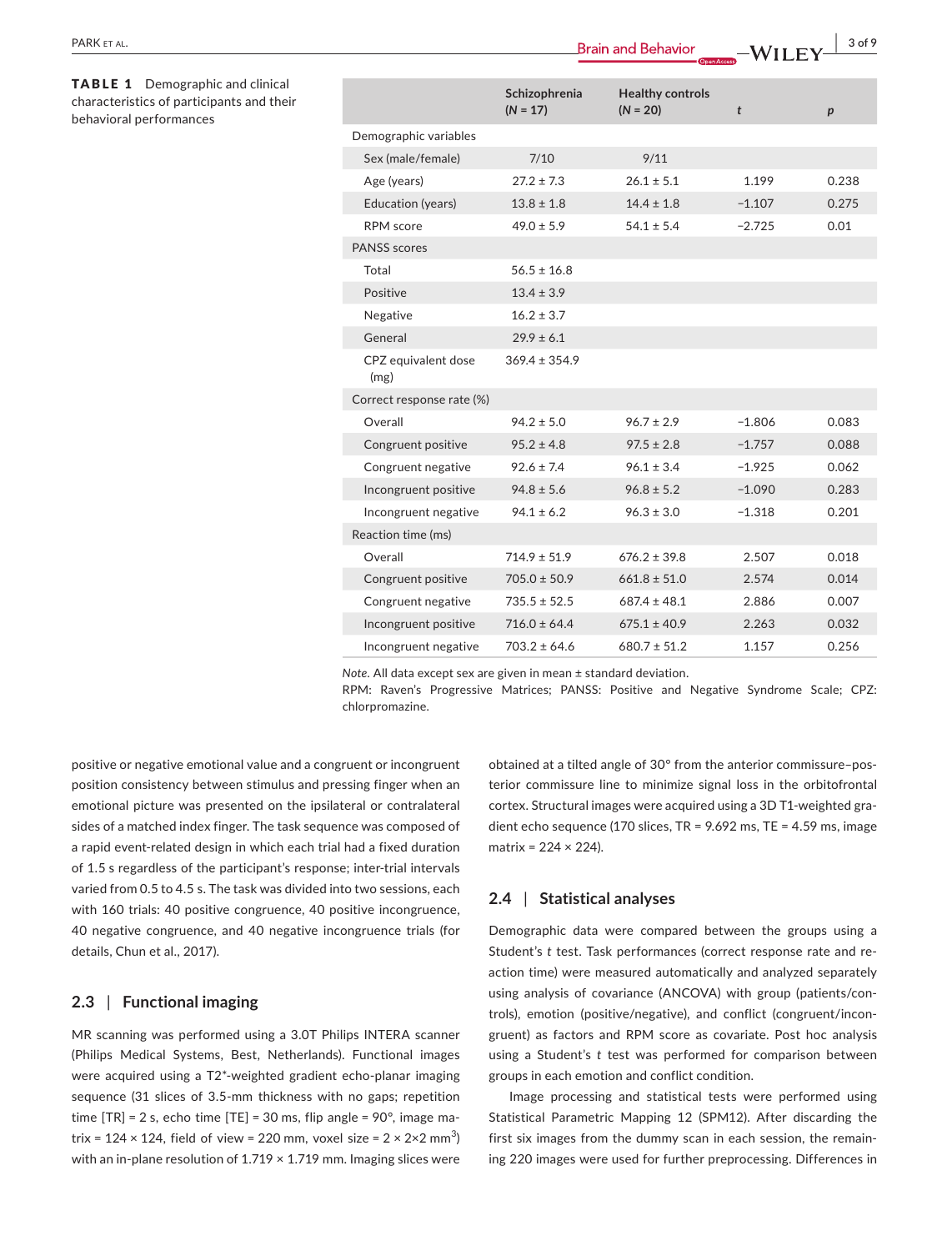

FIGURE 1 Behavioral task and performance. (a) In the emotional Simon task, participants are asked to press the right or left button in response to a positive or negative emotion, respectively. (b) Correct response rate (CPR) showed no difference between patients with schizophrenia and controls in all conditions. (c) In most conditions, patients showed significantly longer reaction time (RT) than controls. Error bars represent standard deviations. \**p* < 0.05, \*\**p* < 0.01

slice acquisition time of the interleaved sequence were corrected, and realignment was performed to correct artifacts created by head motion. Corrected images were coregistered on the T1-weighted image of the same participant. T1-weighted images were normalized to the standard T1 template, and the resulting transformation matrices were applied to the coregistered functional images. Functional data were smoothed with a Gaussian kernel of 6-mm full-width at half-maximum (FWHM).

Preprocessed data were analyzed using a general linear model. Experimental trials were modeled separately using a canonical hemodynamic response function for individual data. Multiple linear regression using a least-squares approach was used to obtain parameter estimates (Friston, Frith, Frackowiak, & Turner, 1995). These estimates were then analyzed by testing specific contrasts using the participant as a random factor. Images of parameter estimates for the four different conditions were created in the primary analysis, during which individual realignment parameters were entered as a regressor to control for head movement. All images including those from missing or inaccurate trials were included because they were considered to reflect conflict control.

For the secondary analysis, first-level contrasts were entered into ANCOVA using a flexible factorial model with group (patient/

control), emotion (positive/negative), and conflict (congruent/incongruent) as factors and RPM score as covariate. All reported regional clusters survived at a threshold of a corrected *p* < 0.05, which corresponds to the family-wise error corrected significance at the cluster level with a cluster-defining threshold of *p* < 0.001. Estimated smoothness (or spatial correlation of the results) was estimated as [FWHM in mm] = 9.1, 8.8, and 8.6. For post hoc analysis, regions of interest (ROIs) were defined as whole clusters showing the significant main effect or interaction. The contrast estimate in ROIs was calculated using MarsBaR (version 0.42, [http://marsbar.sourceforge.](http://marsbar.sourceforge.net/) [net/](http://marsbar.sourceforge.net/)). Pearson correlations were calculated to analyze the relationship of regional beta value with task performance and clinical score in each group. Chlorpromazine-equivalent doses of antipsychotics were used as a covariate to control for the effect of medication in the patient group.

To provide additional information, we conducted psychophysiological interaction (PPI) analysis (Friston et al., 1997). The seed was defined as a 6-mm sphere centered at a voxel with the peak statistic within the cluster that showed the significant main effect or interaction in the flexible factorial model. In this analysis, we made contrasts using the positive congruent condition as a control. Given that more intense responses in a situation with strong evaluative input are induced by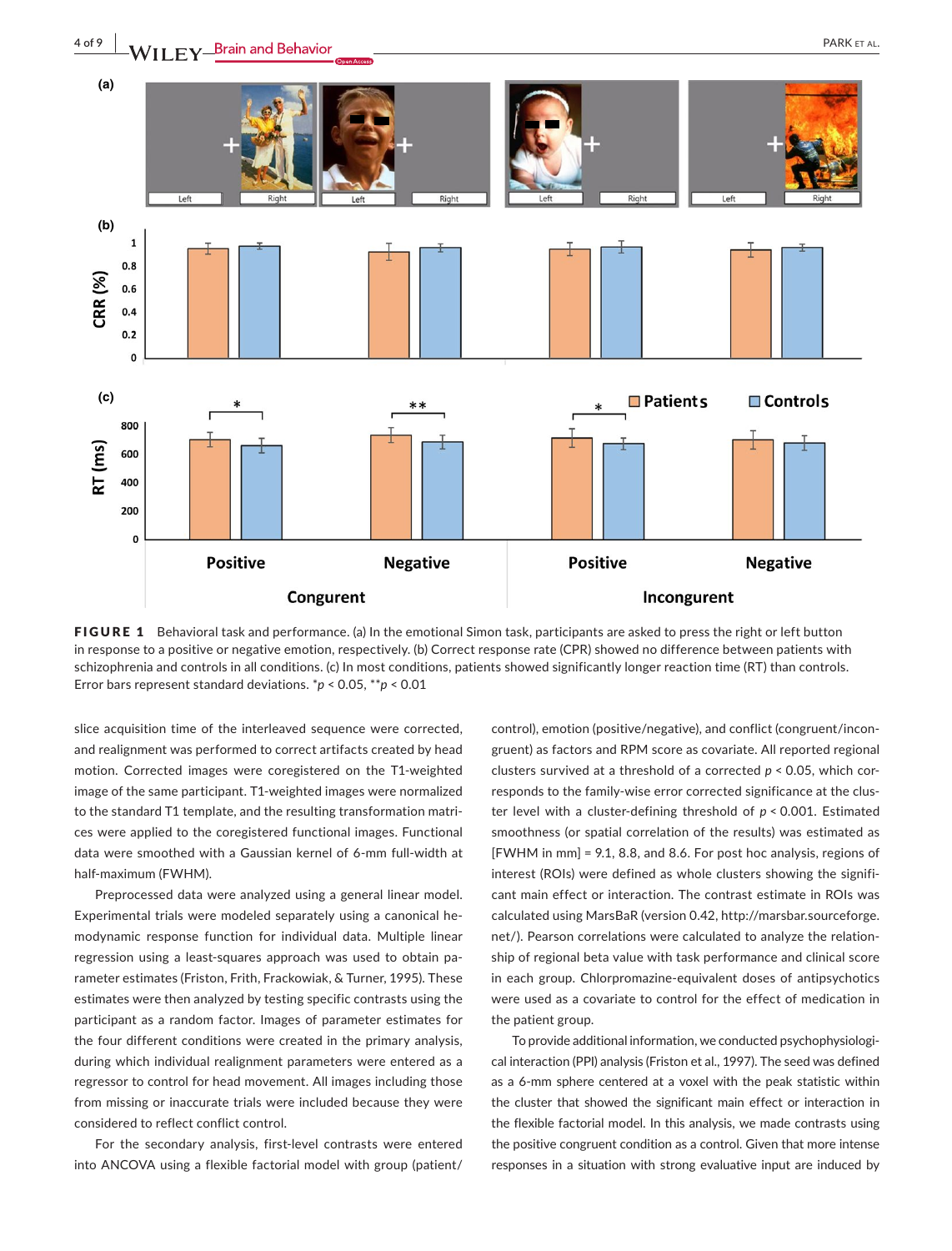a negative than by a positive system (Cacioppo, Gardner, & Berston, 1999) and by incongruent than by congruent stimuli (Kitada, Sasaki, Okamoto, Kochiyama, & Sadato, 2014), the positive congruent condition was considered to have the least emotional and cognitive load among the four conditions. As a result, three loading contrasts such as cognitive-only (positive incongruent—positive congruent), emotionalonly (negative congruent – positive congruent), and cognitive and emotional (negative incongruent – positive congruent) were considered for further evaluation. Voxel-wise connectivity in each contrast was counted to determine a group difference, and significant clusters were defined at a threshold of family-wise error corrected *p* < 0.05. A post hoc test to examine the detailed group difference was based on the connectivity strength, which was extracted in the significant clusters using MarsBaR. Pearson correlations with controlling for chlorpromazine-equivalent doses of antipsychotics were calculated to analyze the relationship between the connectivity strength and clinical score.

# **3** | **RESULTS**

#### **3.1** | **Behavioral response**

As shown in Table 1, compared with controls, patients showed no significant difference in overall rate of correct responses, but significantly longer overall reaction time (*t* = 2.507, *p* = 0.018). Correct response rate and reaction time showed no significant interactions for cognitive conflict × group, emotion × group, and cognitive conflict × emotion × group.

#### **3.2** | **Brain activation**

As shown in Table 2, brain regions showing the main effect of group were the bilateral angular gyri and right fusiform gyrus. A post hoc test showed that compared with controls, patients exhibited significantly decreased activity in all of these regions (Figure 2a). There was no brain region showing significant group × conflict or group × emotion interaction, but the significant group × emotion × conflict interaction was observed in the right amygdala. Compared with controls, patients exhibited significantly lower right amygdala activity in the negative congruent (*t* = −2.168, *p* = 0.036) and negative incongruent condition (*t* = −3.273, *p* = 0.002), but not in the positive congruent or positive incongruent condition (Figure 2b). Control participants showed higher activity in the negative incongruent condition than in the negative congruent condition, whereas patients exhibited the opposite pattern. These group differences were not statistically significant, but appeared to be the source of significant three-way interaction. Regional activities in the clusters showing significant results showed no correlation with behavioral performances including correct response rate and reaction time and PANSS subtotal scores.

#### **3.3** | **Functional connectivity**

All brain regions showing significant group difference in activity and interaction in the flexible factorial model were used as a seed

|                   | <b>TABLE 2</b> Brain regions showing the main effect of group and |
|-------------------|-------------------------------------------------------------------|
| group interaction |                                                                   |

|                                    |      |                  | <b>MNI Coordinates</b> |       |             |  |
|------------------------------------|------|------------------|------------------------|-------|-------------|--|
|                                    | F    | $\boldsymbol{x}$ | y                      | z     | <b>Nvox</b> |  |
| Main effect of group               |      |                  |                        |       |             |  |
| Angular gyrus,<br>left             | 38.6 | $-30$            | $-64$                  | 34    | 320         |  |
| Angular gyrus,<br>right            | 26.5 | 44               | $-66$                  | 16    | 87          |  |
| Fusiform<br>gyrus, right           | 24.2 | 38               | $-40$                  | $-14$ | 148         |  |
| Group*emotion interaction          |      |                  |                        |       |             |  |
| None                               |      |                  |                        |       |             |  |
| Group*conflict interaction         |      |                  |                        |       |             |  |
| None                               |      |                  |                        |       |             |  |
| Group*emotion*conflict interaction |      |                  |                        |       |             |  |
| Amygdala,<br>right                 | 19.5 | 32               | $\overline{4}$         | $-14$ | 152         |  |

*Note.* All reported regional clusters survived at a threshold of a corrected *p* < 0.05, which corresponded to the family-wise error corrected significance at the cluster level.

MNI: Montreal Neurological Institute; Nvox: number of voxels.

region for PPI analysis to analyze group differences in functional connectivity. When the seeds were the bilateral angular gyri and right fusiform gyrus, there was no significant group difference in any contrasts. When the seed was the right amygdala, there was no significant group difference in the cognitive-only and emotional-only loading contrasts, but the cognitive and emotional loading contrast produced a significant group difference in the right DLPFC (clusterlevel pFWE-corr = 0.007; *x* = 40, *y* = 6, *z* = 50) (Figure 3a). A post hoc test showed significantly lower connectivity in the cognitive and emotional loading contrast in patients than in controls (*t* = −5.154, *p* < 0.01), but no group difference in the cognitive-only or emotionalonly loading contrast (Figure 3b). The connectivity strength between the right amygdala and right DLPFC in the cognitive and emotional loading contrast was significantly correlated with PANSS positive (*r* = 0.578, *p* = 0.024; Figure 3c) and general (*r* = 0.627, *p* = 0.012) scores, but not with PANSS negative score.

# **4** | **DISCUSSION**

In our investigation of the abnormal relationship between emotion and conflict control in patients with schizophrenia with fMRI, the right amygdala was the only region that showed significant emotion × conflict × group interaction. This result suggests that amygdala dysfunction may be a key component of this abnormal interaction in schizophrenia. Patients showed less right amygdala activity than in healthy controls under negative emotion, but not under positive emotion. In particular, the group difference was amplified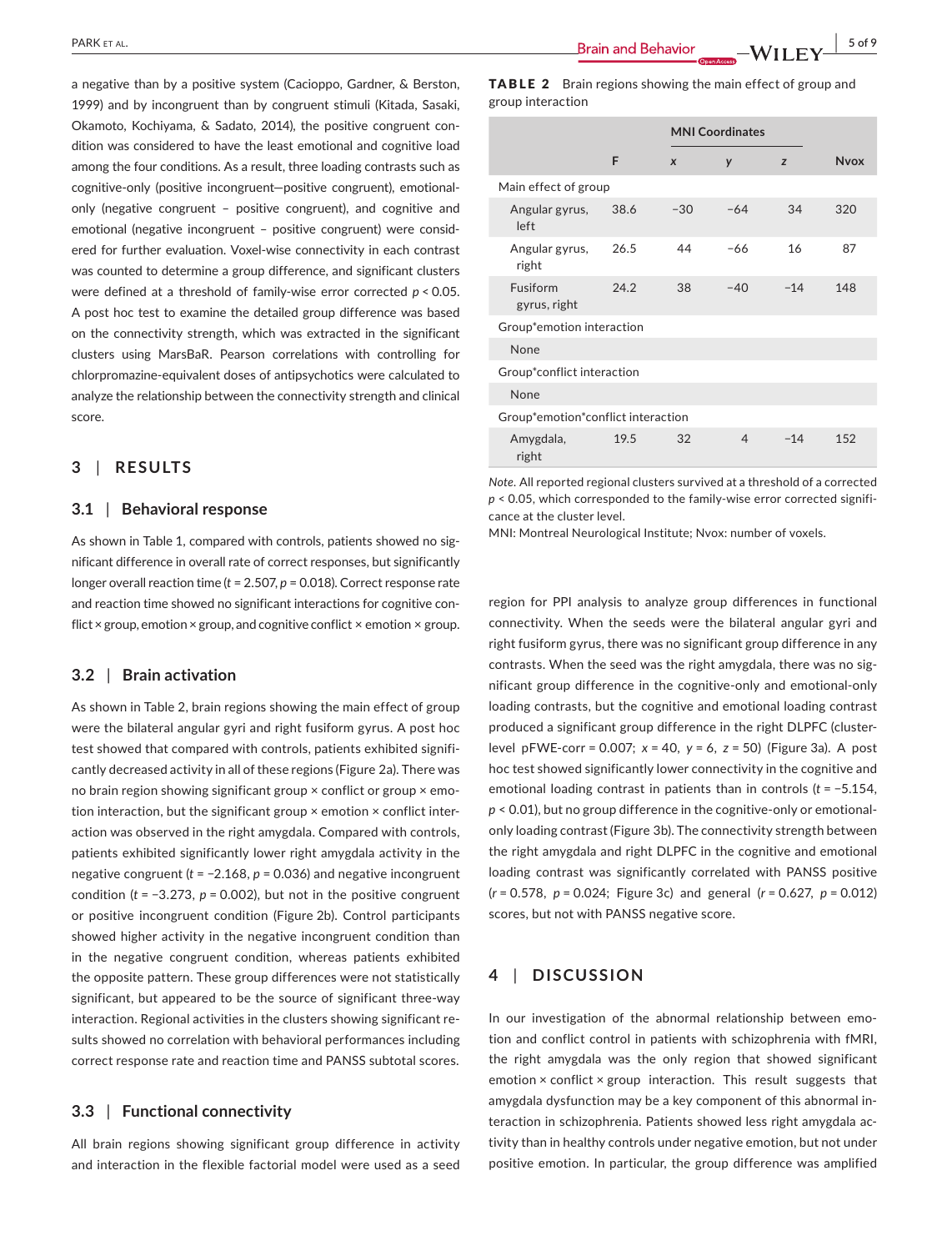



FIGURE 3 A brain region showing a significant difference in functional connectivity with the right amygdala between patients with schizophrenia and controls. A) The connectivity strength between the right amygdala and right dorsolateral prefrontal cortex (R. DLPFC) was significantly reduced only in the cognitive and emotional loading contrast (negative incongruent—positive congruent). B) The connectivity strengths between the two regions were plotted to show the group difference in each contrast. C) The connectivity strength in the cognitive and emotional loading contrast and the Positive and Negative Syndrome Scale (PANSS)—Positive scores showed a significant positive correlation in patients with schizophrenia. Error bars represent standard errors. \*\**p* < 0.01

under the negative incongruent condition in which cognitive conflict is resolved under negative emotion, suggesting that healthy controls properly involve the amygdala in the resolution of interference induced by negative emotion, but patients with schizophrenia do not.

Our finding is consistent with a previous report of reduced amygdala modulation in response to varying emotional stimuli in patients with schizophrenia (Pinkham et al., 2011). Patients with schizophrenia also showed hypoactivity in the amygdala when performing emotion labeling in the task of imagining sadness feelings or showing unpleasant stimuli (Johnston, Stojanov, Devir, & Schall, 2005; Mier et al., 2014; Pinkham, Gur, & Gur, 2007). Therefore, reduced

amygdala activity may impair effective use of emotional and cognitive resources to resolve conflict. On the other hand, it should be noted that other previous reports have shown amygdala hyperactivity during emotional processing or resting state in patients with schizophrenia (Escartí et al., 2010; Pinkham et al., 2015). This discrepancy may be attributed to a difference in cognitive loading involved in emotional tasks. For example, task difficulty may modulate the impact of emotional stimuli on regional responses associated with conflict control (Jasinska, Yasuda, Rhodes, Wang, & Polk, 2012).

Reduced amygdala activity responding to negative emotional stimuli in schizophrenia can disturb the prefrontal involvement in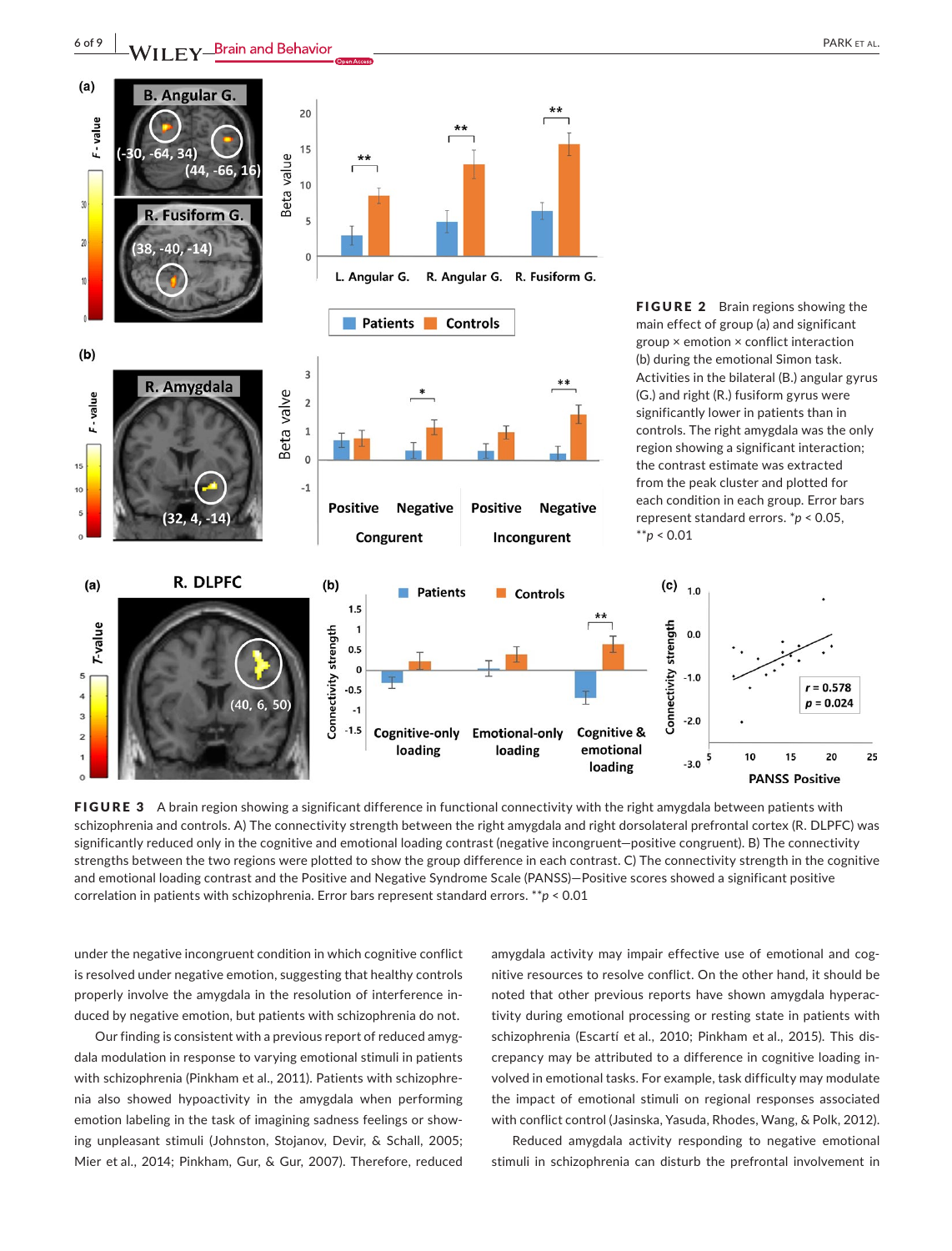**PARK ET AL.** 2019

conflict situations. In our study, functional connectivity between the right amygdala and right DLPFC was reduced in patients, suggesting that reduced amygdala–DLPFC connectivity may underlie abnormal emotion–cognition interaction in schizophrenia. This result is consistent with a recent finding that the amygdala and medial PFC showed negative functional coupling during emotion perception in patients with schizophrenia and positive functional coupling in controls (Bjorkquist et al., 2016). It should be noted that abnormal amygdala–DLPFC connectivity was observed in patients in the cognitive and emotional loading contrast, but not in the only cognitive or emotional loading contrast. This finding suggests that the interaction of negative emotion and cognitive conflict is particularly important in the circuital dysfunction.

It has been suggested that the DLPFC plays a pivotal role in the dynamic tuning of executive control and conflict-induced behavioral adaptation (Mansouri, Tanaka, & Buckley, 2009). The DLPFC is also involved in the link between emotion and goal-directed behavior, and its dysfunction in schizophrenia may contribute to defective processes related to emotion–cognition interaction (Becerril & Barch, 2011; Ursu et al., 2011). Interestingly, the right amygdala– right DLPFC connectivity strength in the cognitive and emotional loading contrast was positively correlated with the severity of positive symptoms. This result agrees with a previous finding that top– down endogenous DLPFC–amygdala connectivity during implicit processing of affective stimuli was reduced in patients with schizophrenia, and the connection significantly influenced the severity of psychotic symptoms (Vai et al., 2015). Taken together, a disconnection between these two brain regions may be related to the symptomatic outcome of schizophrenia. However, given that the DLPFC receives minimal direct projections from the amygdala in contrast to the orbitofrontal cortex and medial PFC, the influence of the amygdala to the DLPFC is likely to be indirect and may be mediated by the ACC or posterior orbitofrontal cortex (Ray & Zald, 2012).

Contrary to our hypothesis, the main effect of group was not found in the PFC or ACC. The behavioral finding that patients' correct response rate was equal to controls may reflect this lack of difference in PFC or ACC activity. State anxiety impacts the interaction between emotion and cognition via the anterior insula (Choi, Padmala, & Pessoa, 2012), but an abnormal response in this region was not observed in our patients. Instead, patients showed reduced activity in the bilateral angular gyri and right fusiform gyrus while performing the emotional Simon task. Reduced angular gyrus activity in schizophrenia has been observed during facial emotion discrimination (Reske et al., 2009; Streit et al., 2001) or social cognition (Thakkar, Peterman, & Park, 2014). Patients with schizophrenia have also shown neural deficits in the fusiform gyrus during emotional face processing (Gur et al., 2002; Li, Chan, McAlonan, & Gong, 2010; Wolf et al., 2015). Consistent with these studies, we observed reduced angular and fusiform activity in patients induced by pictures which included human faces in various social situations.

Although reaction time was longer in patients than in controls, there was no group difference in correct response rate. This result may be attributed to sufficient time for reaction and low task difficulty in our study. Because emotion was assessed only as positive or negative using emotionally well-defined pictures, the task might have been easy for both patients and controls. Our result differs from previous studies which reported that patients with schizophrenia performed worse than controls across most emotional or social tasks (Kohler, Walker, Martin, Healey, & Moberg, 2010; Savla, Vella, Armstrong, Penn, & Twamley, 2013). However, some investigators have also suggested that patients with schizophrenia have no increased conflict effects when controlling for various potential confounders and thus have intact conflict control (Smid, Bruggeman, & Martens, 2016). Although patients' task performance was similar to controls in our study, this does not mean that brain processing was equally effective in the two groups. Even in the absence of behavioral or activation differences, patients with schizophrenia also demonstrated weaker amygdala–DLPFC coupling, particularly during negative distraction (Anticevic et al., 2012). Task performance can be intact in patients with schizophrenia when impaired top–down control is compensated by upregulation of task-relevant regions (Cieslik et al., 2015). This compensatory functional change may also explain why there were different amygdala responses among the four conditions despite absence of significant interaction between emotion and conflict control in behavioral results. In this aspect, the group interaction effect may reflect a difference in the effectiveness of brain processing.

This study has several limitations. First, effects of medications were not ruled out. Antipsychotic drug effects in schizophrenia may include global brain functions and connectivity (Abbott, Jaramillo, Wilcox, & Hamilton, 2013; Kraguljac et al., 2015). In particular, antipsychotics could alter neural activity and functional connectivity of the amygdala (Rasetti et al., 2009) and different antipsychotics could have different effects on amygdala activity during emotional processing (Surguladze et al., 2011). Second, educational level was controlled, but intelligence was not. To control this factor, we used RPM score as a covariate in analysis. Third, we did not measure whether there was a difference in arousal between the control and patient groups. Even if patients felt negative emotions as did controls, the intensity of their emotions could be lower and associated with a difference in brain activity. Fourth, the study was conducted on a relatively small number of participants. Last, as our visual stimuli did not include neutral emotion pictures, we were forced to make different contrasts between activation analysis and PPI analysis.

In summary, we addressed the influence of emotional stimulus on conflict control and its neural basis in schizophrenia. Although patients with schizophrenia did not show impaired accuracy in the emotional Simon task, imaging analysis revealed significant interaction among group, emotion, and conflict in the right amygdala. Patients' regional activity in this region was particularly reduced in the negative incongruent condition, and functional connectivity of this region with the DLPFC was also reduced. These results suggest that negative emotion interferes with cognitive conflict resolution in patients with schizophrenia and that dysfunctional amygdala– DLPFC connectivity play an important role in this deficit. Based on these findings, interventions targeting conflict control under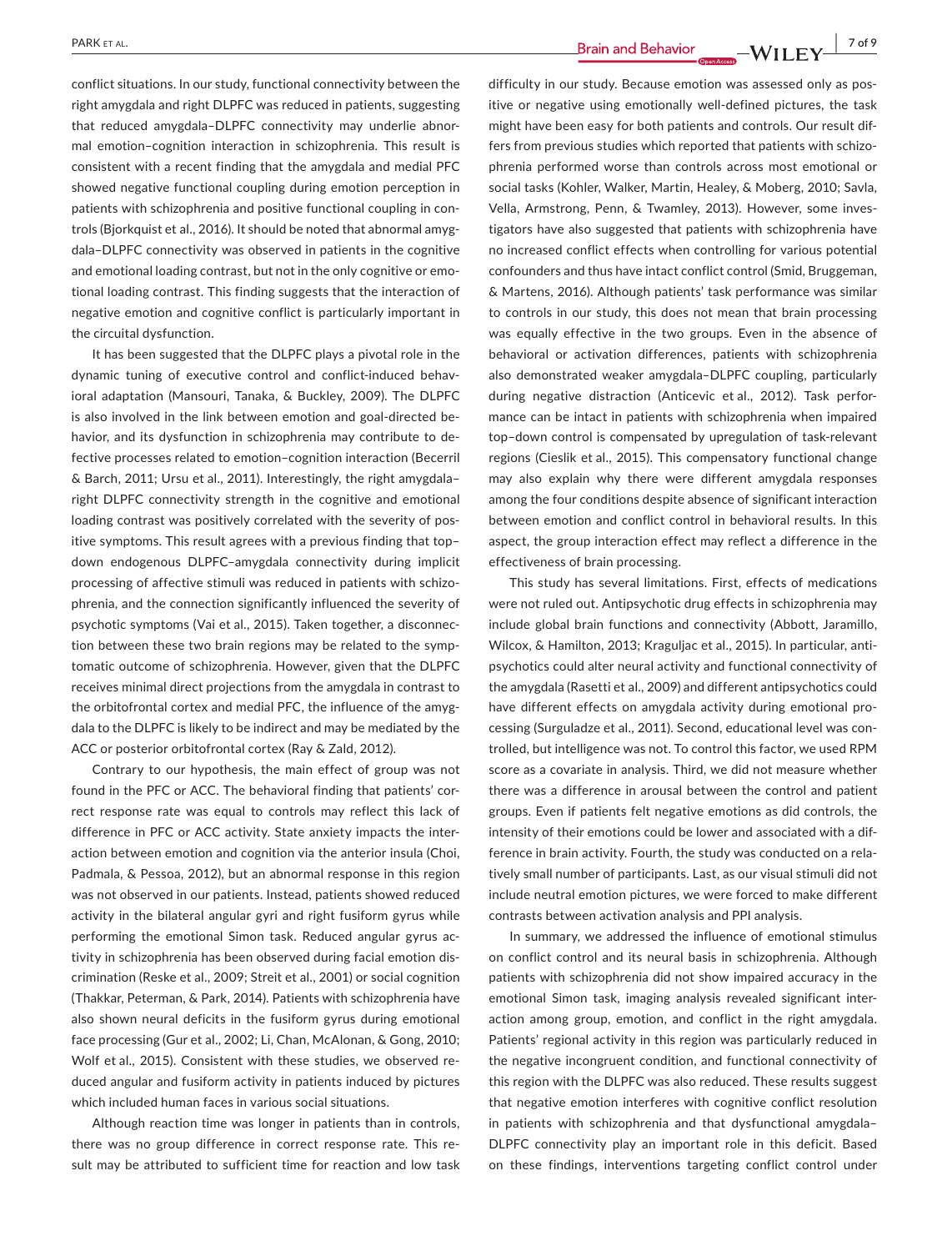**8 of 9 |**  PARK et al.

negative emotional influence may promote cognitive rehabilitation in patients with schizophrenia.

#### **ACKNOWLEDGMENTS**

This work was supported by the National Research Foundation of Korea (NRF) grant funded by the Korea government (MSIP) (No. NRF-2016R1A2A2A10921744).

#### **CONFLICT OF INTEREST**

All authors declare that they have no conflict of interests.

## **ORCID**

*Jae-Jin Kim* <http://orcid.org/0000-0002-1395-4562>

#### **REFERENCES**

- Abbott, C. C., Jaramillo, A., Wilcox, C. E., & Hamilton, D. A. (2013). Antipsychotic drug effects in schizophrenia: A review of longitudinal FMRI investigations and neural interpretations. *Current Medicinal Chemistry*, *20*, 428–437.
- Anticevic, A., Repovs, G., & Barch, D. M. (2012). Emotion effects on attention, amygdala activation, and functional connectivity in schizophrenia. *Schizophrenia Bulletin*, *38*, 967–980. [https://doi.org/10.1093/](https://doi.org/10.1093/schbul/sbq168) [schbul/sbq168](https://doi.org/10.1093/schbul/sbq168)
- Becerril, K., & Barch, D. (2011). Influence of emotional processing on working memory in schizophrenia. *Schizophrenia Bulletin*, *37*, 1027– 1038. <https://doi.org/10.1093/schbul/sbq009>
- Bijsterbosch, J., Smith, S., & Bishop, S. J. (2015). Functional connectivity under anticipation of shock: Correlates of trait anxious affect versus induced anxiety. *Journal of Cognitive Neuroscience*, *27*, 1840–1853. [https://doi.org/10.1162/jocn\\_a\\_00825](https://doi.org/10.1162/jocn_a_00825)
- Bjorkquist, O. A., Olsen, E. K., Nelson, B. D., & Herbener, E. S. (2016). Altered amygdala-prefrontal connectivity during emotion perception in schizophrenia. *Schizophrenia Research*, *175*, 35–41. [https://doi.](https://doi.org/10.1016/j.schres.2016.04.003) [org/10.1016/j.schres.2016.04.003](https://doi.org/10.1016/j.schres.2016.04.003)
- Botvinick, M. M., Braver, T. S., Barch, D. M., Carter, C. S., & Cohen, J. D. (2001).Conflictmonitoringandcognitivecontrol.*Psychological Review*, *108*, 624–652. <https://doi.org/10.1037/0033-295X.108.3.624>
- Cacioppo, J. T., Gardner, W. L., & Berston, C. G. (1999). The affect system has parallel and integrative processing components: Form follows function. *Journal of Personality and Social Psychology*, *76*, 839–855. <https://doi.org/10.1037/0022-3514.76.5.839>
- Choi, J. M., Padmala, S., & Pessoa, L. (2012). Impact of state anxiety on the interaction between threat monitoring and cognition. *NeuroImage*, *59*, 1912–1923. <https://doi.org/10.1016/j.neuroimage.2011.08.102>
- Chun, J. W., Park, H. J., Kim, D. J., Kim, E., & Kim, J. J. (2017). Contribution of fronto-striatal regions to emotional valence and repetition under cognitive conflict. *Brain Research*, *1666*, 48–57. [https://doi.](https://doi.org/10.1016/j.brainres.2017.04.018) [org/10.1016/j.brainres.2017.04.018](https://doi.org/10.1016/j.brainres.2017.04.018)
- Cieslik,E.C.,Müller,V.I.,Kellermann,T.S.,Grefkes,C.,Halfter,S.,&Eickhoff, S. B. (2015). Shifted neuronal balance during stimulus-response integration in schizophrenia: An fMRI study. *Brain Structure and Function*, *220*, 249–261. <https://doi.org/10.1007/s00429-013-0652-1>
- Comte, M., Zendjidjian, X. Y., Coull, J. T., Cancel, A., Boutet, C., Schneider, F. C., … Fakra, E. (2017). Impaired cortico-limbic functional connectivity in schizophrenia patients during emotion processing. *Social Cognitive and Affective Neuroscience*, *13(4)*, 381–390. [https://doi.org/10.1093/](https://doi.org/10.1093/scan/nsx083) [scan/nsx083](https://doi.org/10.1093/scan/nsx083).
- Escartí, M. J., de la Iglesia-Vayá, M., Martí-Bonmatí, L., Robles, M., Carbonell, J., Lull, J. J., … Sanjuán, J. (2010). Increased amygdala and parahippocampal gyrus activation in schizophrenic patients with auditory hallucinations: An fMRI study using independent component analysis. *Schizophrenia Research*, *117*, 31–41. [https://doi.](https://doi.org/10.1016/j.schres.2009.12.028) [org/10.1016/j.schres.2009.12.028](https://doi.org/10.1016/j.schres.2009.12.028)
- Etkin, A., Egner, T., Peraza, D. M., Kandel, E. R., & Hirsch, J. (2006). Resolving emotional conflict: A role for the rostral anterior cingulate cortex in modulating activity in the amygdala. *Neuron*, *51*, 871–882. <https://doi.org/10.1016/j.neuron.2006.07.029>
- First, M. B., Gibbon, M., Spitzer, R. L., & Williams, J. B. W. (1996). *Structured clinical interview for DSM-IV Axis I disorders*. New York: New York State Psychiatric Institute Biometric Research.
- Friston, K. J., Buechel, C., Fink, G. R., Morris, J., Rolls, E., & Dolan, R. J. (1997). Psychophysiological and modulatory interactions in neuroimaging. *NeuroImage*, *6*, 218–229. [https://doi.org/10.1006/](https://doi.org/10.1006/nimg.1997.0291) [nimg.1997.0291](https://doi.org/10.1006/nimg.1997.0291)
- Friston, K. J., Frith, C. D., Frackowiak, R. S., & Turner, R. (1995). Characterizing dynamic brain responses with fMRI: A multivariate approach. *NeuroImage*, *2*, 166–172. [https://doi.org/10.1006/](https://doi.org/10.1006/nimg.1995.1019) [nimg.1995.1019](https://doi.org/10.1006/nimg.1995.1019)
- Green, M. F., Kern, R. S., Braff, D. L., & Mintz, J. (2000). Neurocognitive deficits and functional outcome in schizophrenia: Are we measuring the "right stuff"? *Schizophrenia Bulletin*, *26*, 119–136. [https://doi.](https://doi.org/10.1093/oxfordjournals.schbul.a033430) [org/10.1093/oxfordjournals.schbul.a033430](https://doi.org/10.1093/oxfordjournals.schbul.a033430)
- Gur, R. E., McGrath, C., Chan, R. M., Schroeder, L., Turner, T., Turetsky, B. I., … Gur, R. C. (2002). An fMRI study of facial emotion processing in patients with schizophrenia. *American Journal of Psychiatry*, *159*, 1992–1999. <https://doi.org/10.1176/appi.ajp.159.12.1992>
- Jasinska, A. J., Yasuda, M., Rhodes, R. E., Wang, C., & Polk, T. A. (2012). Task difficulty modulates the impact of emotional stimuli on neural response in cognitive-control regions. *Frontiers in Psychology*, *3*, 345.
- Johnston, P. J., Stojanov, W., Devir, H., & Schall, U. (2005). Functional MRI of facial emotion recognition deficits in schizophrenia and their electrophysiological correlates. *European Journal of Neuroscience*, *22*, 1221–1232. <https://doi.org/10.1111/j.1460-9568.2005.04294.x>
- Kay, S. R., Fiszbein, A., & Opler, L. A. (1987). The positive and negative syndrome scale (PANSS) for schizophrenia. *Schizophrenia Bulletin*, *13*, 261–276. <https://doi.org/10.1093/schbul/13.2.261>
- Kitada, R., Sasaki, A. T., Okamoto, Y., Kochiyama, T., & Sadato, N. (2014). Role of the precuneus in the detection of incongruency between tactile and visual texture information: A functional MRI study. *Neuropsychologia*, *64*, 252–262. [https://doi.org/10.1016/j.](https://doi.org/10.1016/j.neuropsychologia.2014.09.028) [neuropsychologia.2014.09.028](https://doi.org/10.1016/j.neuropsychologia.2014.09.028)
- Kohler, C. G., Walker, J. B., Martin, E. A., Healey, K. M., & Moberg, P. J. (2010). Facial emotion perception in schizophrenia: A metaanalytic review. *Schizophrenia Bulletin*, *36*, 1009–1019. [https://doi.](https://doi.org/10.1093/schbul/sbn192) [org/10.1093/schbul/sbn192](https://doi.org/10.1093/schbul/sbn192)
- Kraguljac, N. V., White, D. M., Hadley, J. A., Visscher, K., Knight, D., ver Hoef, L., … Lahti, A. C. (2015). Abnormalities in large scale functional networks in unmedicated patients with schizophrenia and effects of risperidone. *Neuroimage Clinical*, *10*, 146–158.
- Krug, M. L., & Carter, C. S. (2010). Adding fear to conflict: A general purpose cognitive control network is modulated by trait anxiety. *Cognitive Affective, & Behavioral Nueroscience*, *10*, 357–371. [https://](https://doi.org/10.3758/CABN.10.3.357) [doi.org/10.3758/CABN.10.3.357](https://doi.org/10.3758/CABN.10.3.357)
- Lang, P. J., Bradley, M. M., & Cuthbert, B. N. (1999). *International Affective Picture System (IAPS): Technical manual and affective ratings*. Gainesville: University of Florida, Center for Research in Psychophysiology.
- Laurenson, C., Gorwood, P., Orsat, M., Lhuillier, J. P., Le Gall, D., & Richard-Devantoy, S. (2015). Cognitive control and schizophrenia: The greatest reliability of the Stroop task. *Psychiatry Research*, *227*, 10–16.<https://doi.org/10.1016/j.psychres.2015.03.004>